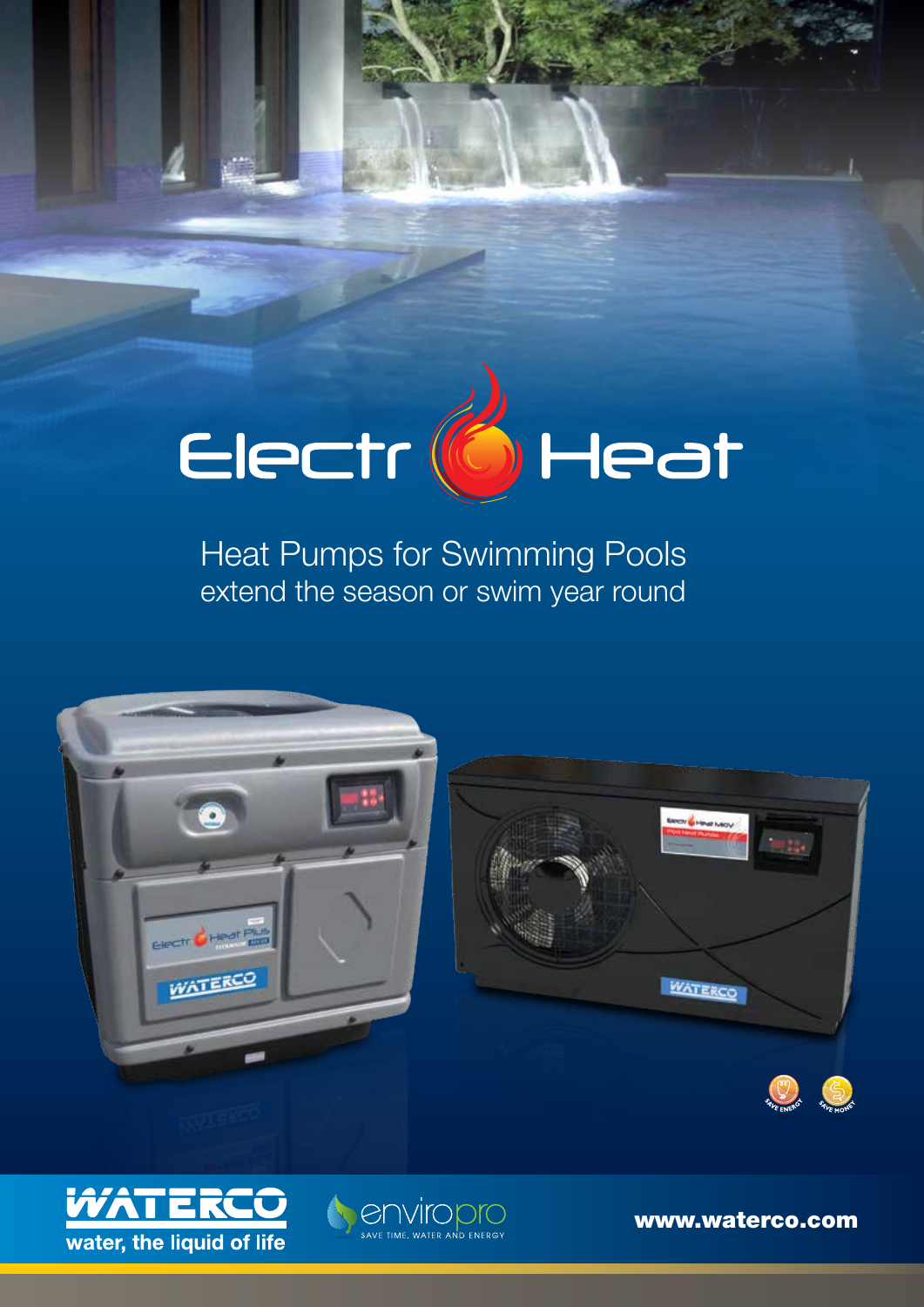# www.waterco.com



# **Heat extraction**

The fan circulates air through the evaporator air coil that acts as a heat collector. The liquid refrigerant in the evaporator air coil absorbs the available heat from the ambient air.

# **Heat Transfer**

The heat from the hot refrigerant flowing inside the heat exchanger is then transferred to the pool water.

# **Heat Intensification**

The compressor then receives the warmed refrigerant and intensifies the heat. The intensely hot refrigerant is then pumped into the heat exchanger.

# **Recycle**

The refrigerant restarts the process and flows through the evaporator air coil to collect heat once again.

| <b>How the Electroheat works</b> |  |  |  |  |
|----------------------------------|--|--|--|--|
|----------------------------------|--|--|--|--|

Electroheat uses refrigeration technology to extract heat from the surrounding air and transfers it to the swimming pool.

# Cost effective heating

Heat pumps only require energy to operate a compressor and a fan motor, using low amperage in the process.

For every 1kW of electricity consumed, Electroheat can produce up to 5 kW of heat.

Save up to 80% over propane gas, 50% over natural gas and 500% over electric heaters.



# Energy efficient heating

A swimming pool is a major financial investment. Getting the most out of your pool, means keeping the pool at a swimmable temperature for the maximum number of hours in each day and the maximum number of days in each year. A heat pump will economically keep your pool warm 24 hours a day.

Compared to gas and electric heaters, the Electroheat and Electroheat Plus ranges use just a fraction of the energy to generate the same amount of heat and unlike solar heating; there is no reliance on the sun as the latent heat in the air is used.

The Electroheat heat pump range are an ideal solution for heating:

- Swimming pools to extend the season
- Swimming pools for year round enjoyment
- Plunge pools
- Swim spas and spas

| 1. Warm air in  | 6.  |
|-----------------|-----|
| 2. Fan          | 7   |
| 3. Evaporator   | 8.  |
| 4. Warm gas     | 9.  |
| 5. Cool air out | 10. |

- **Compressor**
- Heat exchanger

**Filter** 

- Water Pump
- Pool
- 1 2 3 4 5 6 7 Heat Extraction Heat intensification Heat Transfer **Recycle**

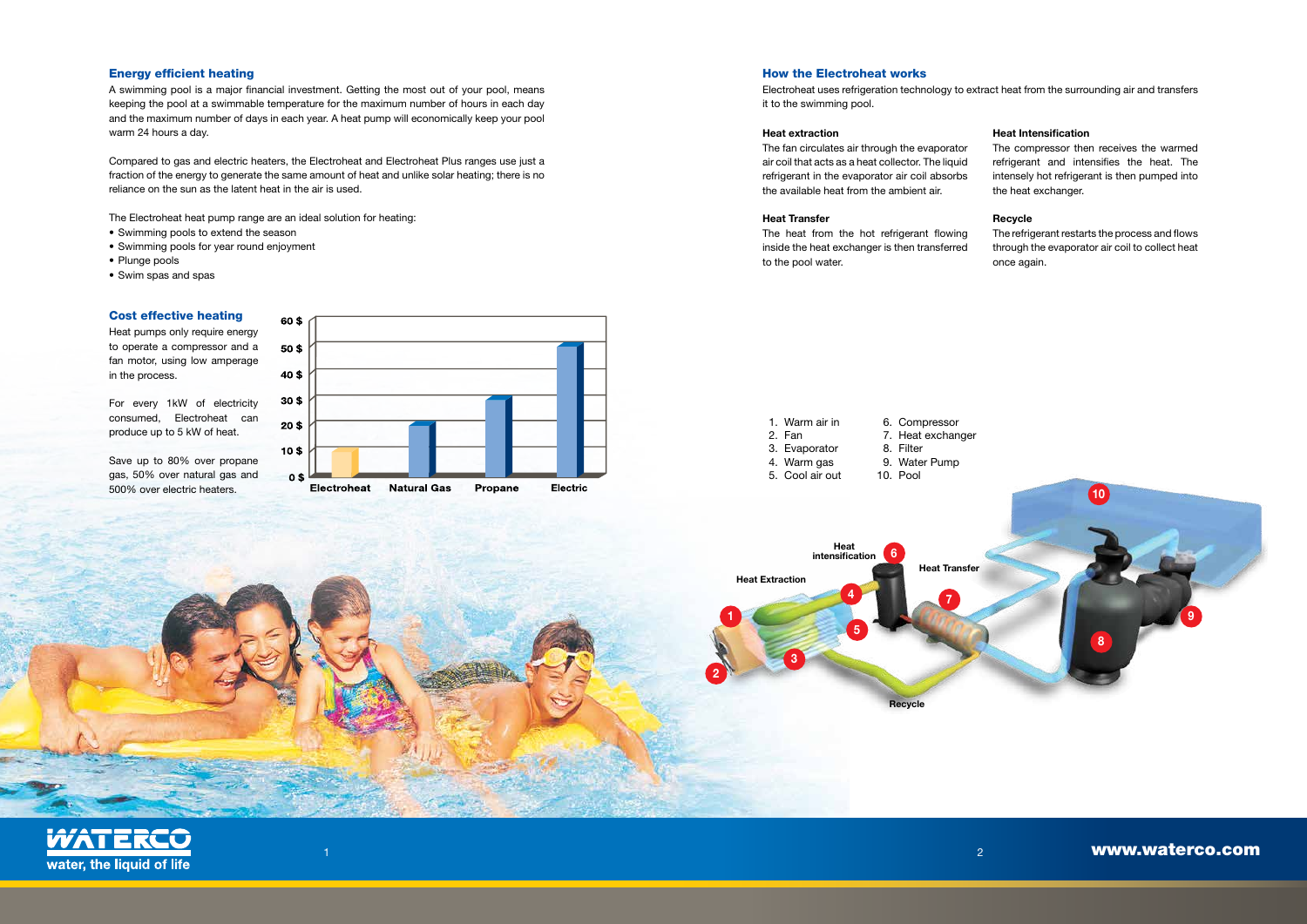



# Electroheat MKIV pool heat pumps feature compact design and horizontal venting and are ideal for heating:

- $\checkmark$  Swimming pools to extend the season
- $\checkmark$  Plunge pools
- $\checkmark$  Swim spas
- $\checkmark$  Spas
- $\checkmark$  Available in 9,12, 15, 19 & 23kW heating capacities





- $\checkmark$  Swimming pools for year round enjoyment
- $\checkmark$  Swimming pools to extend the season
- $\checkmark$  Swimming pools where roof space for solar is limited
- $\checkmark$  Available in 25, 31, 37 & 44kW heating capacities











Electroheat Plus MKIII pool heat pumps feature vertical venting and a large evaporator area for maximum performance and are ideal for heating:

5 YEAR WARRANTY – Residential 2 + 3 years and

**TITANIUM** heat exchanger coil is highly resistant to ozone, iodine, baquacil, salt and chlorinated water



Commercial 1 year



Conditions apply, see the Waterco Limited warranty set out in the Waterco Warranty Booklet or view it at www.waterco.com.au

 $\frac{3}{4}$  www.waterco.com



high performance

INBUILT SAFETY DEVICES for water flow, refrigerant level and compressor startup delay

LARGE EVAPORATOR AREA to extract more

**SCROLL COMPRESSOR** for improved efficiency and

R410A REFRIGERANT, ozone friendly and



ambient heat

POWERFUL HEAT TRANSFER through the coiled heat exchanger maximising water contact

SMART CONTROLS for temperature management and self diagnosis



maximises performance



WEATHERPROOF CABINET for outdoor installation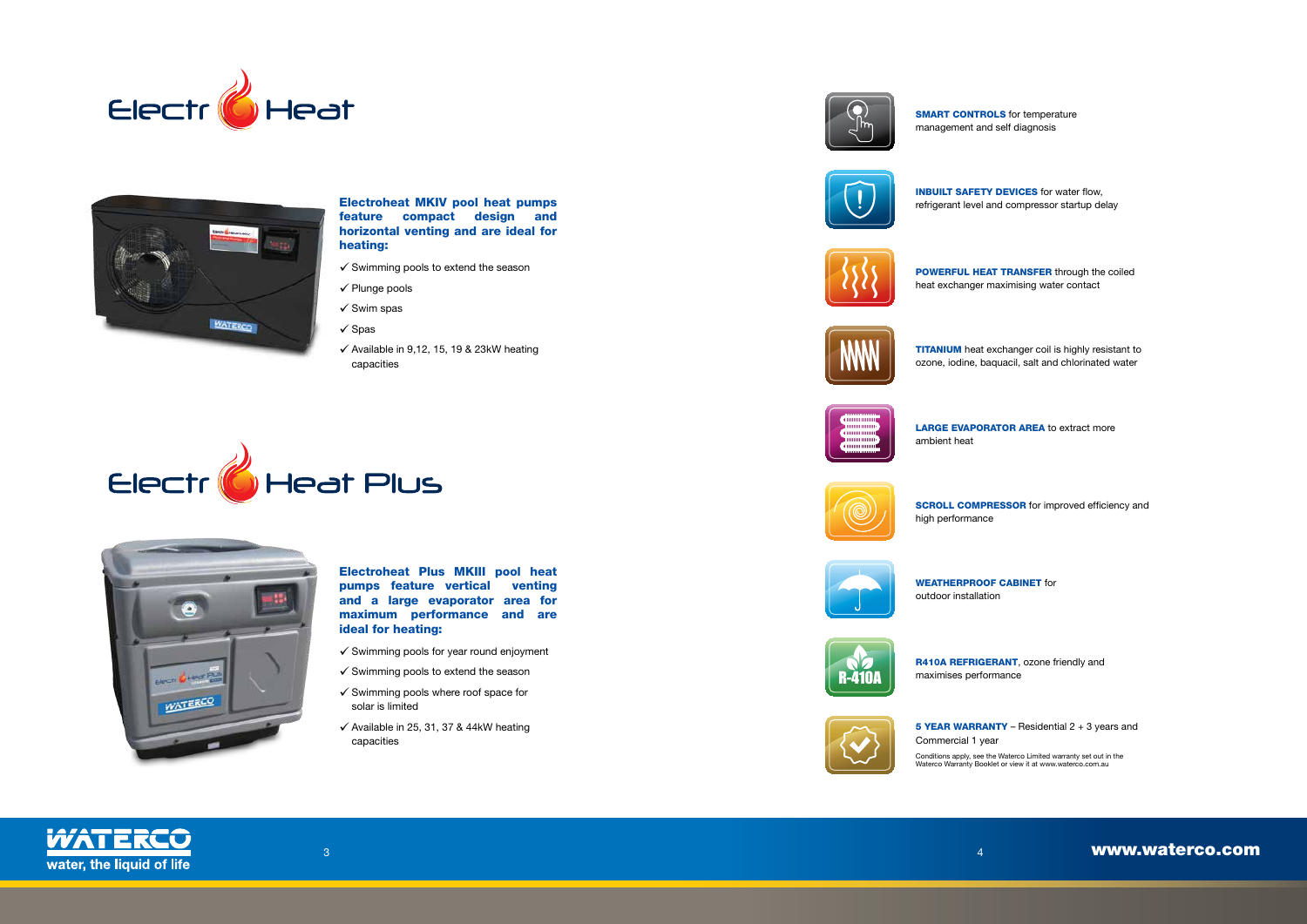#### What is the Electroheat's heater running time?

Most units should be sized to operate during the pool filtering cycle time of 8 - 12 hours daily, providing a steady flow of heated water. On warmer days the heater will run less because the heat loss will be less.

Electroheat heat pumps have a lower heating capacity on a BTU/hr basis compared to fossil fuel based pool heaters such as gas heaters. Therefore, Electroheat heat pumps require longer operation to accomplish the desired temperature.

Between 10°C to 18°C, it will increase your water temperature by 3°C to 5.5°C a day. Over 21°C you should obtain an increase up to 0.8°C a hour and over 26°C up to 1.1°C an hour depending on the size of the pool, the size of the heat pump, the water temperature, and the ambient air temperature at the moment of operation.

Even though the Electroheat may require longer operation, it will still heat the pool far more economically.

## How does Electroheat compare with solar heating and gas heating?

#### **Solar**

- Fuelled by the power of the sun, solar heating systems are a low-cost method of heating up your pool water.
- As solar heating is reliant on the sun, they are best used to extend the swimming season.
- Virtually no operating costs, just the cost of electricity to pump the pool water through the solar absorber on the roof.

#### **Gas heaters**

- Gas heaters are the fastest method for heating your pool, providing a comfortable temperature for swimming on demand. Gas is best for heating pools or spas for short periods of time.
- Gas heaters can easily maintain any desired temperature regardless of the weather.
- Gas heaters are effective, but expensive to operate.

#### **Heat pumps**

- Heat pumps may not heat up the swimming pool as fast as gas heaters, but are more energy efficient.
- Heat pumps require a small amount of electricity; its heat energy source is extracted from the ambient air.

#### **Clearance**

#### Should I use a pool cover?

The most effective way to prevent heat loss is to install a pool cover. An un-blanketed pool loses 2-3 times more heat than a blanketed pool. Pool covers virtually eliminate evaporation and reduce heat loss by insulating the surface of the pool, greatly reducing pool heating costs. As with all pool heaters, it would be advisable to use a pool cover at night, and when the pool is not in use.

#### What is the minimum ambient operating temperature?

The heat pump will actually operate down to an ambient air temperature of 10°C, but with minimal heat output. Therefore we recommend that the minimum operating temperature should be 10°C.

## What is the best location for the Electroheat?

The location of the Electroheat is very important in keeping installation costs to a minimum, while providing for maximum efficiency of operation as well as allowing adequate service and maintenance access.

The unit should be located as close as practically possible to the existing pool pump and filter to minimise water piping. The use of 90 degree bends and short radius elbows in the water piping should be kept to a minimum. The longer the distance from the pool, the higher the heat loss from the piping.

## Can the Electroheat be enclosed?

The Electroheat is designed for outdoor installation and should not be installed in totally enclosed areas such as a shed, garage, etc., unless mechanical ventilation is provided to ensure adequate air exchange for proper operation. Re-circulation of cold discharged air back into the evaporator coil will greatly reduce unit's heating capacity and efficiency.

#### What is the Electroheat's performance dependent on?

Performance will fluctuate depending on water and weather temperatures. 5 important factors determine the performance of Electroheat:

- 1. Size of the pool
- 2. The desired temperature of the pool
- 3. Ambient air temperature the warmer the air, the better the performance
- 4. The presence of a pool cover
- 5. The size of the heater



Clearance to rear minimum 30cm







to front

#### **Dimensions**



 $\frac{1}{5}$  by the contract of the contract of the contract of the contract of the contract of the contract of the contract of the contract of the contract of the contract of the contract of the contract of the contract of